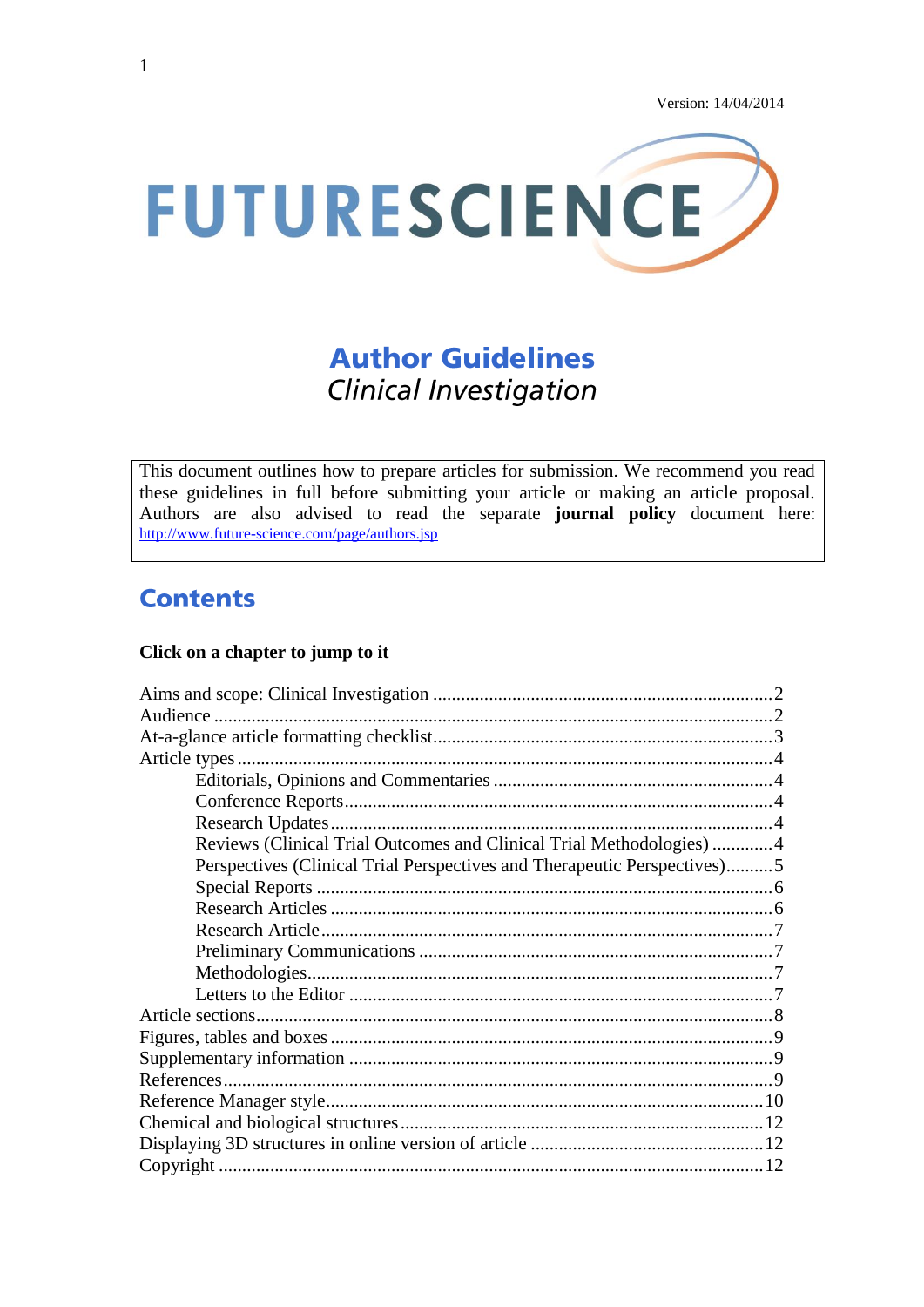## <span id="page-1-0"></span>**Aims and scope: Clinical Investigation**

*Clinical Investigation* is dedicated to systematic coverage of the methodology, progress and outcomes of clinical trials. As a peer-reviewed, monthly publication *Clinical Investigation* provides a forum for the rapid publication of original research and critically reviews the latest developments in medical research, from Phase 1 trials through to post-marketing studies and pharmacoeconomic research.

The fully-loaded costs involved in bringing a new medicine to market can be as high as \$1.3 billion dollars, and much of this cost is incurred during clinical evaluation. Although dozens of new therapeutic entities enter clinical use each year, only one of every 10,000 potential medicines survives the development and approval process. The process of clinical development is therefore highly expensive, involved and complex, with huge demands placed on investigators to deliver robust, reproducible data and to meet the exacting requirements of regulatory authorities.

*Clinical Investigation* assimilates the wealth of information resulting from the clinical development of new medicines into concise yet comprehensive formats. The journal addresses contemporary issues in clinical drug development and methodology, and also provides a platform for the rapid publication of new drug data from human studies. Coverage spans all therapeutic areas and relates to conventional smallmolecule drugs as well as biotech-derived therapeutic entities, including vaccines, monoclonal antibodies, antisense, cell and gene therapies and recombinant proteins. The journal publishes review articles, original papers, perspectives, commentaries, meeting reports, news, views and more.

#### **Principal themes include:**

- Clinical study design and methodology
- Overviews of the clinical progress of new drugs or drug classes
- Clinical progress for specific diseases or therapeutic areas
- Findings in Phase I to IV clinical studies
- Healthcare outcomes and pharmacoeconomics
- Patient stratification and individualised therapies
- Commentary on trials in progress
- Drug safety issues and adverse event monitoring
- Biomarkers in clinical trials
- Regulatory issues
- Clinical trial data management and statistics

### <span id="page-1-1"></span>**Audience**

*Clinical Investigation* provides a systematic program of peer-reviewed coverage relating to the clinical evaluation of new and established therapies. The audience for *Clinical Investigation* includes clinical investigators, healthcare decision makers, formulary managers, clinicians, regulatory personnel and medical affairs professionals. Future Science articles have been engineered specifically for the time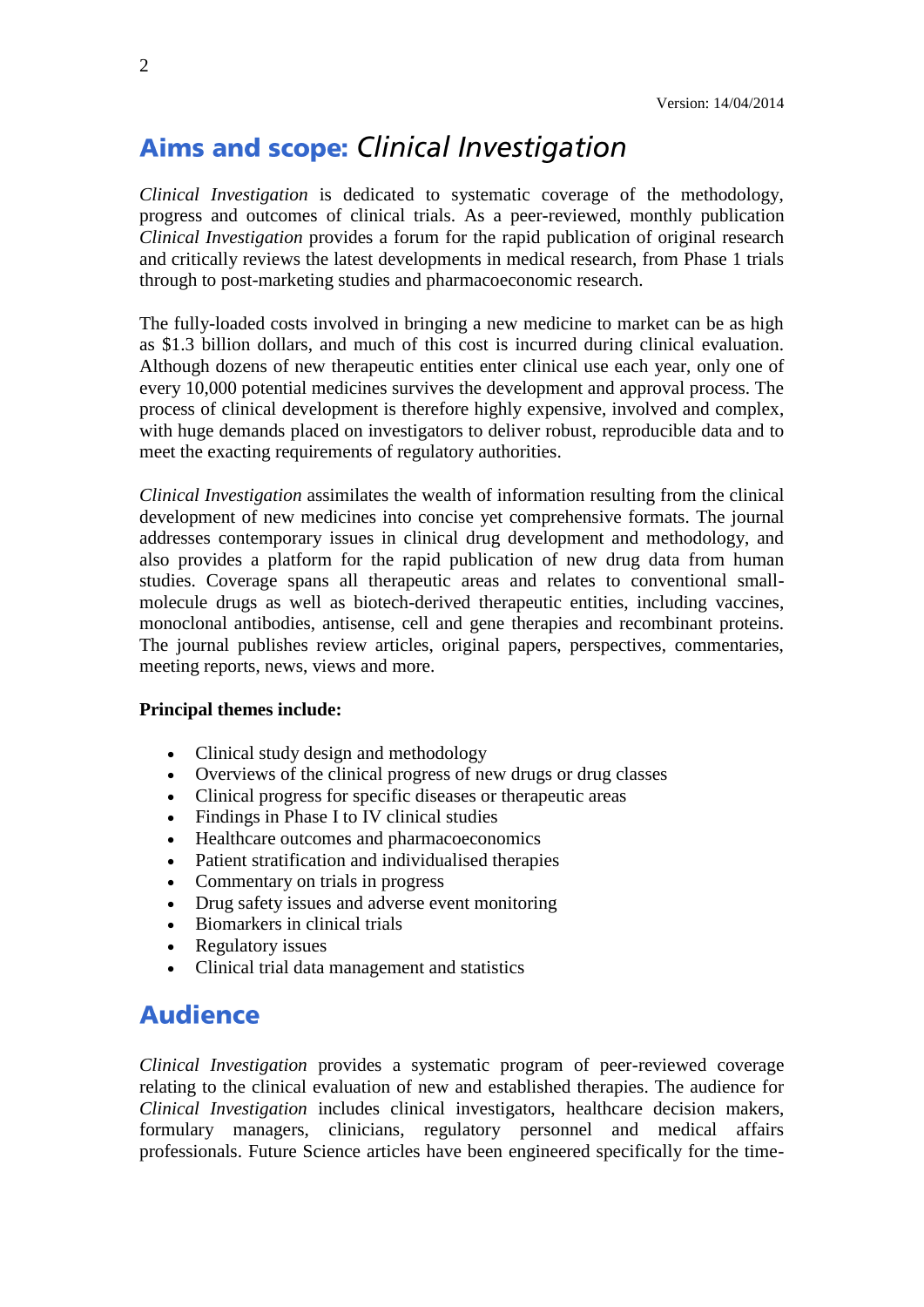constrained professional. The structure is designed to draw the readers' attention directly to the information they require.

## <span id="page-2-0"></span>At-a-glance article formatting checklist

Authors should consult the below checklist before formatting their manuscript. Further details on all article sections are given in '**Article Sections**'**.**

| <b>Sections</b>       | <b>Word limit</b>          | <b>Abstract</b>            | <b>Key</b>           | <b>Future</b>                | <b>Reference</b> | <b>Figures and</b>         | <b>Supporting</b>  |
|-----------------------|----------------------------|----------------------------|----------------------|------------------------------|------------------|----------------------------|--------------------|
|                       | (excluding<br>abstract and |                            | words                | Perspective<br>and Executive | limit            | tables<br>permitted        | cover letter       |
|                       | references)                |                            |                      | <b>Summary</b>               |                  | (Combined limit            |                    |
|                       |                            |                            |                      |                              |                  | of eight in total -        |                    |
|                       |                            |                            |                      |                              |                  | additional will be<br>made |                    |
| Article type          |                            |                            |                      |                              |                  | supplementary              |                    |
|                       |                            |                            |                      |                              |                  | (online-only))             |                    |
| Editorial             | 1500                       | ×                          | $\blacktriangledown$ | ×                            | 20               | ×                          | ×                  |
| Opinion               | 1500                       | ×                          | $\blacktriangledown$ | ×                            | 20               | ×                          | ×                  |
| Commentary            | 3000                       | ×                          | $\checkmark$         | ×                            | 20               | ×                          | X                  |
| Letter to the         | 1500                       | ×                          | ×                    | ×                            | 20               | ×                          | ×                  |
| Editor                |                            |                            |                      |                              |                  |                            |                    |
| Conference            | 3000                       | $\boldsymbol{\mathcal{U}}$ | ×                    | ×                            | 20               | $\boldsymbol{\mathscr{C}}$ | ×                  |
| Report                |                            |                            |                      |                              |                  |                            |                    |
|                       |                            |                            |                      |                              |                  |                            |                    |
| Research              | 3000                       | $\boldsymbol{\mathscr{C}}$ | $\checkmark$         | $\boldsymbol{\mathcal{U}}$   | 20               | ×                          | ×                  |
| Update                |                            |                            |                      |                              |                  |                            |                    |
| <b>Special Report</b> | 5000                       | $\blacktriangledown$       | $\checkmark$         | $\overline{\mathcal{L}}$     | 50               | $\boldsymbol{\mathcal{U}}$ | ×                  |
|                       |                            |                            |                      |                              |                  |                            |                    |
| Perspective           | 8000                       | $\blacktriangledown$       | $\blacktriangledown$ | $\boldsymbol{\nu}$           | 150              | $\boldsymbol{\nu}$         | ×                  |
|                       |                            |                            |                      |                              |                  |                            |                    |
| Review                | 8000                       | $\checkmark$               | $\blacktriangledown$ | $\mathbf{v}$                 | 150              | $\mathbf v$                | ×                  |
|                       |                            |                            |                      |                              |                  |                            |                    |
| Research              | 8000                       | $\checkmark$               | $\mathbf v$          | $\boldsymbol{\mathcal{U}}$   | 150              | $\boldsymbol{\nu}$         | $\boldsymbol{\nu}$ |
| Article               |                            |                            |                      |                              |                  |                            |                    |
| Preliminary           | 5000                       | $\mathbf v$                | $\checkmark$         | $\boldsymbol{\nu}$           | 50               | $\boldsymbol{\nu}$         | $\mathbf v$        |
| Communication         |                            |                            |                      |                              |                  |                            |                    |
| Methodology           | 5000                       | $\mathbf v$                | $\blacktriangledown$ | V                            | 50               | $\boldsymbol{\mathcal{U}}$ | V                  |
|                       |                            |                            |                      |                              |                  |                            |                    |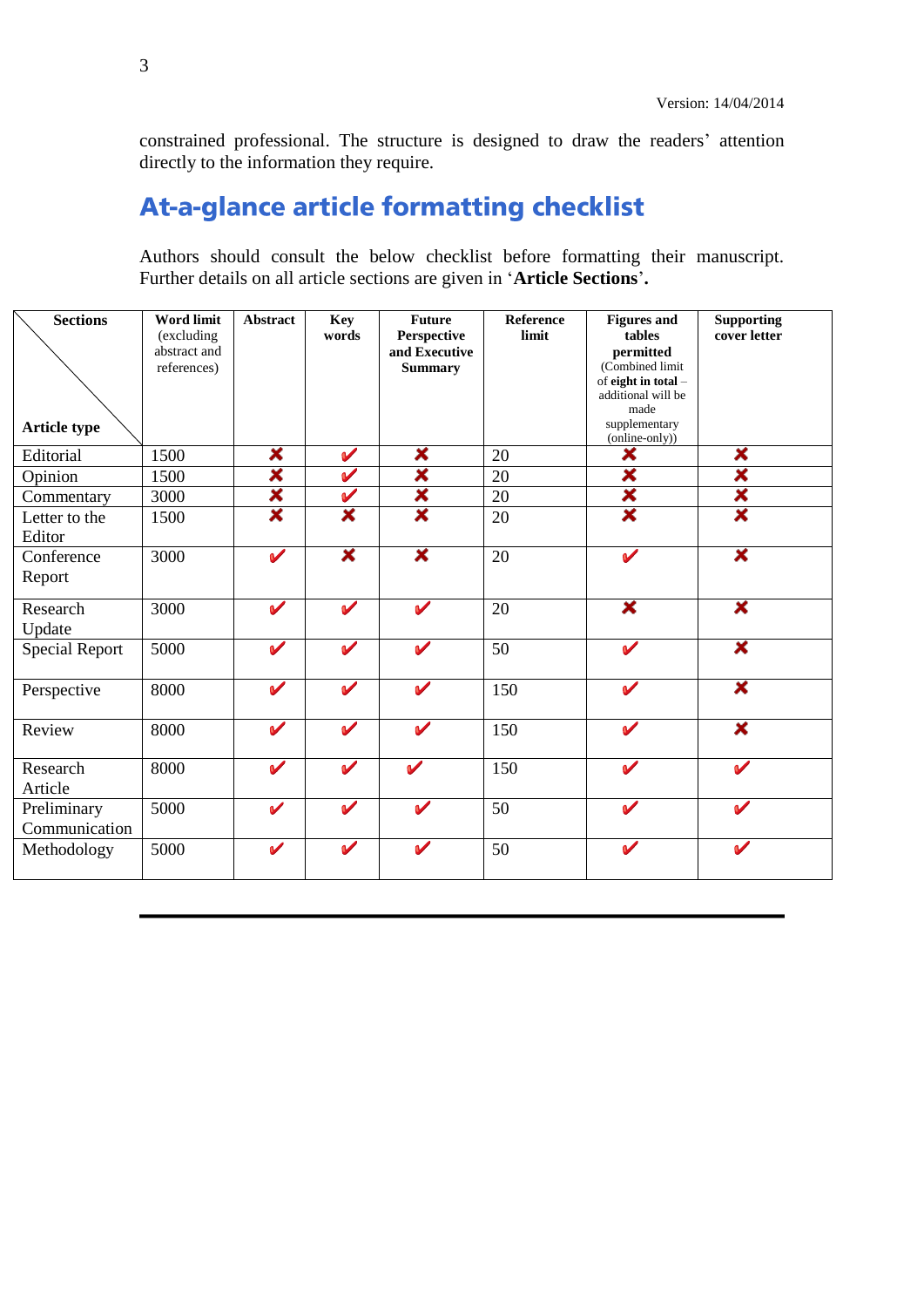## <span id="page-3-0"></span>**Article types**

Clinical Investigation publishes a range of article types, descriptions of which are outlined below. Authors are encouraged to consult the '**At-a-glance article formatting checklist'** for details on word counts and other formatting requirements.

### <span id="page-3-1"></span>**Editorials, Opinions and Commentaries**

Editorials are short articles that provide an insight into, or snapshot of issues of topical importance to the journal's target audience or researchers and other professionals. The intention is that the article should offer an expert perspective on a topic of recent interest. More detailed discussions can take the form of Commentary articles.

Opinion articles should typically be informed, agenda-setting and authoritative. If addressing a problem, they should also present coherent argued solutions. They can address issues relating to scientific research, or peripheral areas of debate affecting industry and academia of concern to the journal's scope.

**Published example:**

Billingham L, Malottki K, Steven N. Small sample sises in clinical trials: a statistician's perspective. *Clin. Invest.* 2(7), 655–657 (2012).

[www.future-science.com/doi/pdf/10.4155/cli.12.62](http://www.future-science.com/doi/pdf/10.4155/cli.12.62)

### <span id="page-3-2"></span>**Conference Reports**

Conference reports aim to summarise the most important research presented at a recent relevant meeting or event. It is not usually feasible to attempt comprehensive coverage of the conference; authors should therefore focus on those presentations that are most topical, interesting or thought-provoking.

**Published example:**

Fallon JK, Gulley JL. World Vaccine Trials Congress 2012. *Clin. Invest.* 2(8), 765– 767 (2012).

[www.future-science.com/doi/pdf/10.4155/cli.12.69](http://www.future-science.com/doi/pdf/10.4155/cli.12.69)

### <span id="page-3-3"></span>**Research Updates**

Research Updates aim to summarise the development and undertaking of a clinical research network or initiative, discussing how the network/imitative was set up, highlighting what progress it has made to date and presenting new avenues for future research and/or collaboration.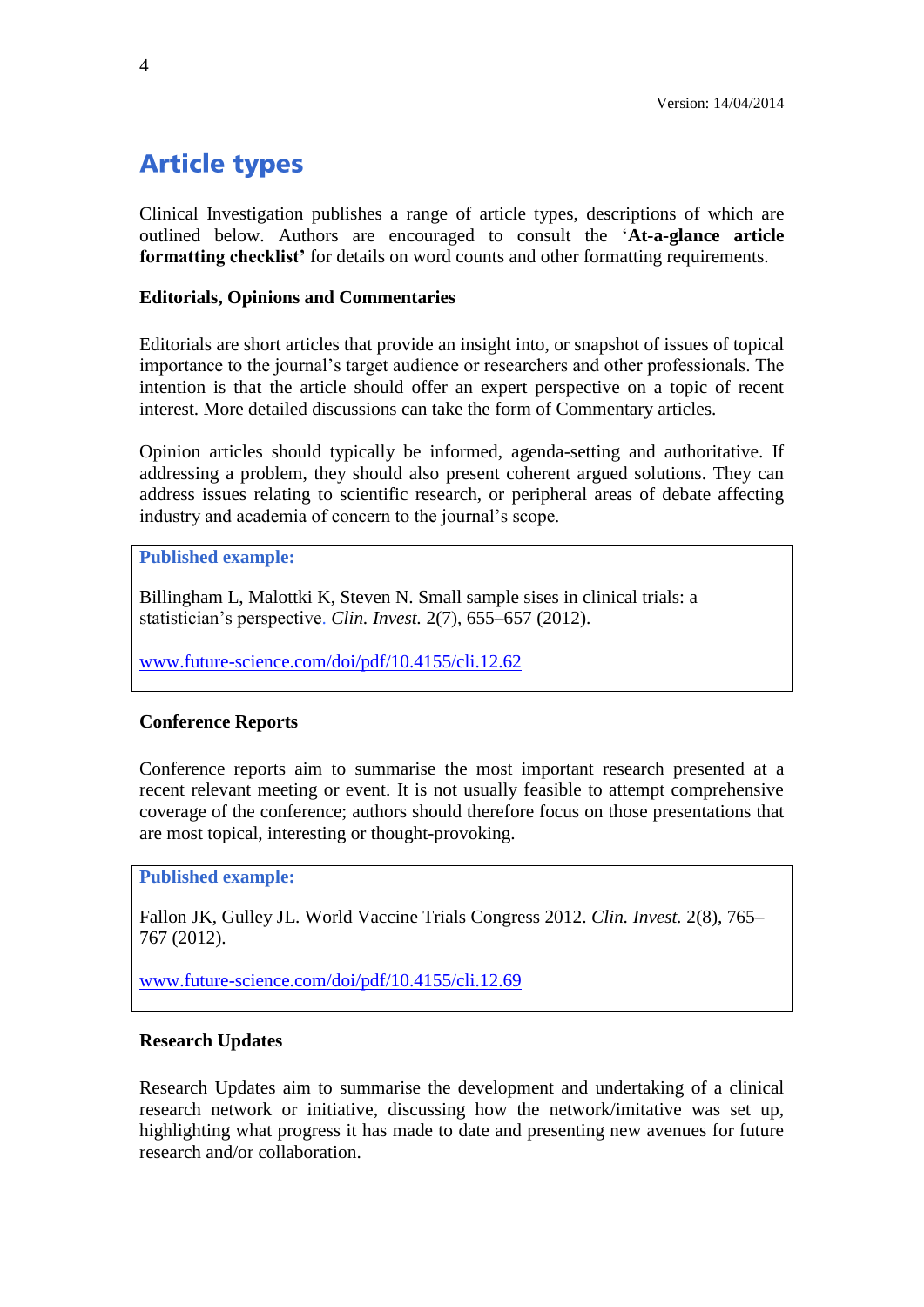### **Published example:**

Gnant M, Piccart-Gebhart M, Goldhirsch A *et al.* Developing an international network for breast cancer research: the BIG experience. *Clin. Invest.* 1(5), 623–628 (2011).

[www.future-science.com/doi/pdf/10.4155/cli.11.44](http://www.future-science.com/doi/pdf/10.4155/cli.11.44)

### **Reviews**

Reviews aim to highlight recent significant advances in research, ongoing challenges and unmet needs; authors should be concise and critical in their appraisal of the subject matter, and strive for clarity. The focus should be on key, defining developments rather than providing a comprehensive literature survey. Reviews should provide balanced coverage of the field and not focus predominantly on the author's own research. Authors are encouraged to include their own perspective on current trends and future directions.

Please note **two** types of Review article feature in *Clinical Investigation*:

**Clinical Trial Outcomes** articles aim to highlight recent significant advances in clinical research, ongoing challenges and unmet needs, and could be in the format of a review of a specific condition/disease, a therapeutic class, a collection of trials/single trial or an individual drug/therapy.

**Clinical Trial Methodology** articles present recent findings and developments in the design and undertaking of clinical research. Authors should critically assess the latest available literature, discussing new considerations in the design, performance, analysis, reporting and interpretation of clinical trials and how these new approaches may improve clinical investigation.

### **Published example:**

Karikios DJ, Boyer MJ. Irreversible EGFR inhibitors in advanced non-small-cell lung carcinoma: rationale and clinical evidence. *Clin. Invest.* 2(3), 317–325 (2012).

[www.future-science.com/doi/pdf/10.4155/cli.12.7](http://www.future-science.com/doi/pdf/10.4155/cli.12.7)

Alhathal N, Al-Qaoud T Carrier S. Considerations in the design of clinical trials for erectile dysfunction *Clin. Invest.* 2(7), 733–745 (2012).

[www.future-science.com/doi/pdf/10.4155/cli.12.54](http://www.future-science.com/doi/pdf/10.4155/cli.12.54)

### <span id="page-4-0"></span>**Perspectives**

Perspectives have the same basic structure and length as review articles; however, they should be more speculative and forward-looking, even visionary. They offer the author the opportunity to present criticism, address controversy or provide a personal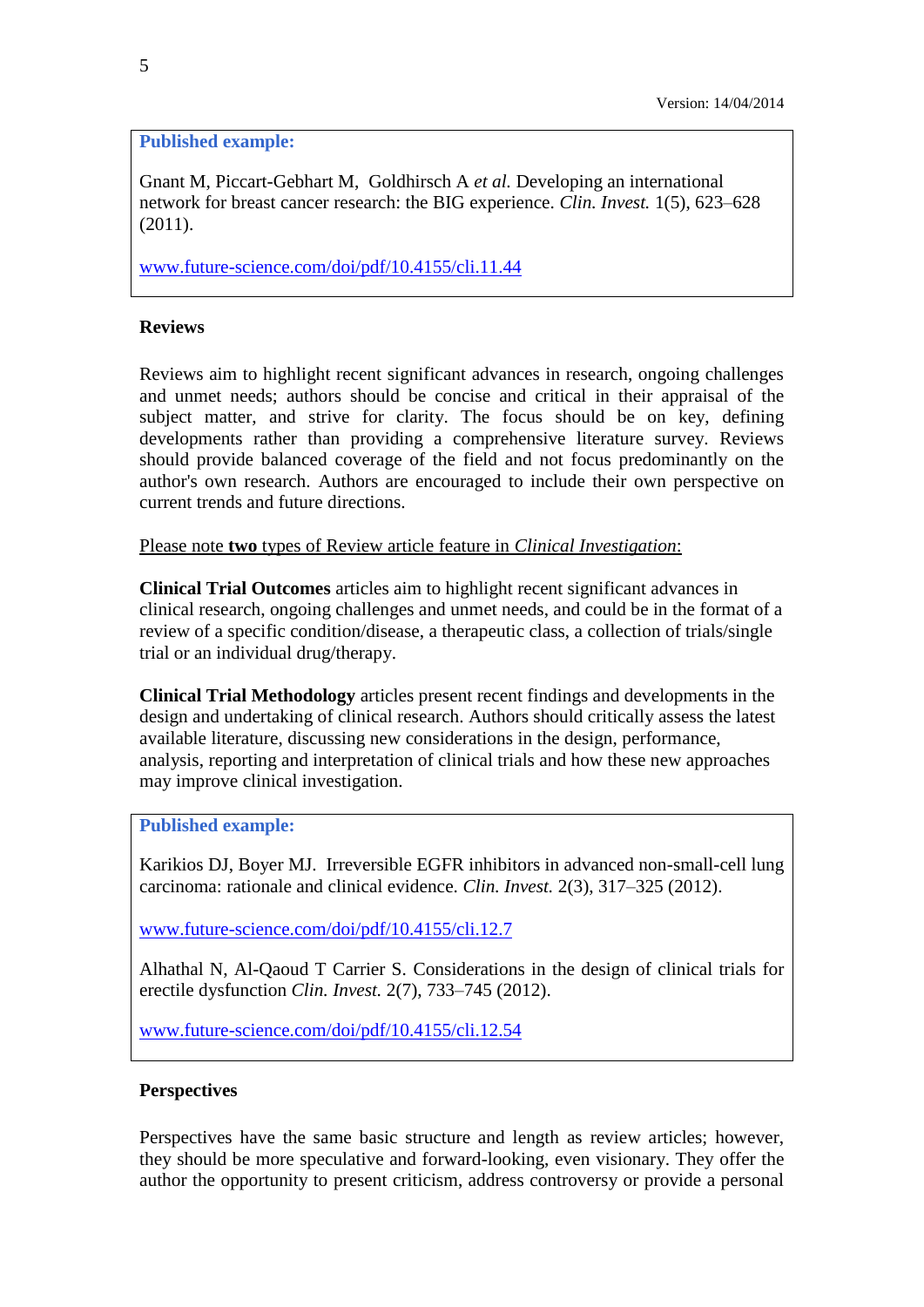angle on a significant issue. Authors of perspectives are encouraged to be opinionated, with all positions concisely and clearly argued and referenced. Referees will be briefed to review these articles for quality and relevance of argument only. They will not necessarily be expected to agree with the author's position.

Please note that two types of Perspective article feature in *Clinical Investigation*:

**Clinical Trial Perspective** articles provide authors with the opportunity to discuss challenges and opportunities in clinical research and how new thinking in clinical trial methodology may influence future drug development strategies.

**Therapeutic Perspective** articles allow the authors to discuss the rationale and potential clinical outcome of new drug classes and therapeutic approaches.

#### **Published example:**

Melvin GA, Gordon MS, Freake BM. Assessment of suicidal ideation and behavior in clinical trials: challenges and controversies. *Clin. Invest.* 2(3), 265–273 (2012).

[www.future-science.com/doi/pdf/10.4155/cli.12.10](http://www.future-science.com/doi/pdf/10.4155/cli.12.10)

Aftab BT, Rudin CM. Therapeutic potential of Hedgehog signaling inhibitors in cancer: rationale and clinical data**.** *Clin. Invest.* 2(4), 371–385 (2012).

[www.future-science.com/doi/pdf/10.4155/cli.12.20](http://www.future-science.com/doi/pdf/10.4155/cli.12.20) 

### <span id="page-5-0"></span>**Special Reports**

Special reports are short review-style articles that highlight a particular niche area, be it a specific emerging field, novel hypotheses or method. Articles are categorised as Special Reports at the discretion of the Editorial team.

**Published example:**

Bartlam B, Crome P, Lally F. The views of older people and carers on participation in clinical trials: the PREDICT Study. *Clin. Invest.* 2(3), 327–336 (2012).

[www.future-science.com/doi/pdf/10.4155/cli.12.4](http://www.future-science.com/doi/pdf/10.4155/cli.12.4)

### <span id="page-5-1"></span>**Research Articles**

Authors of original research **must** provide a supporting Cover Letter on submission briefly detailing:

- relevance to the journal's audience;
- where the novelty in the study lies:
- how the study advances understanding in the field;
- direct and potential implications of the findings.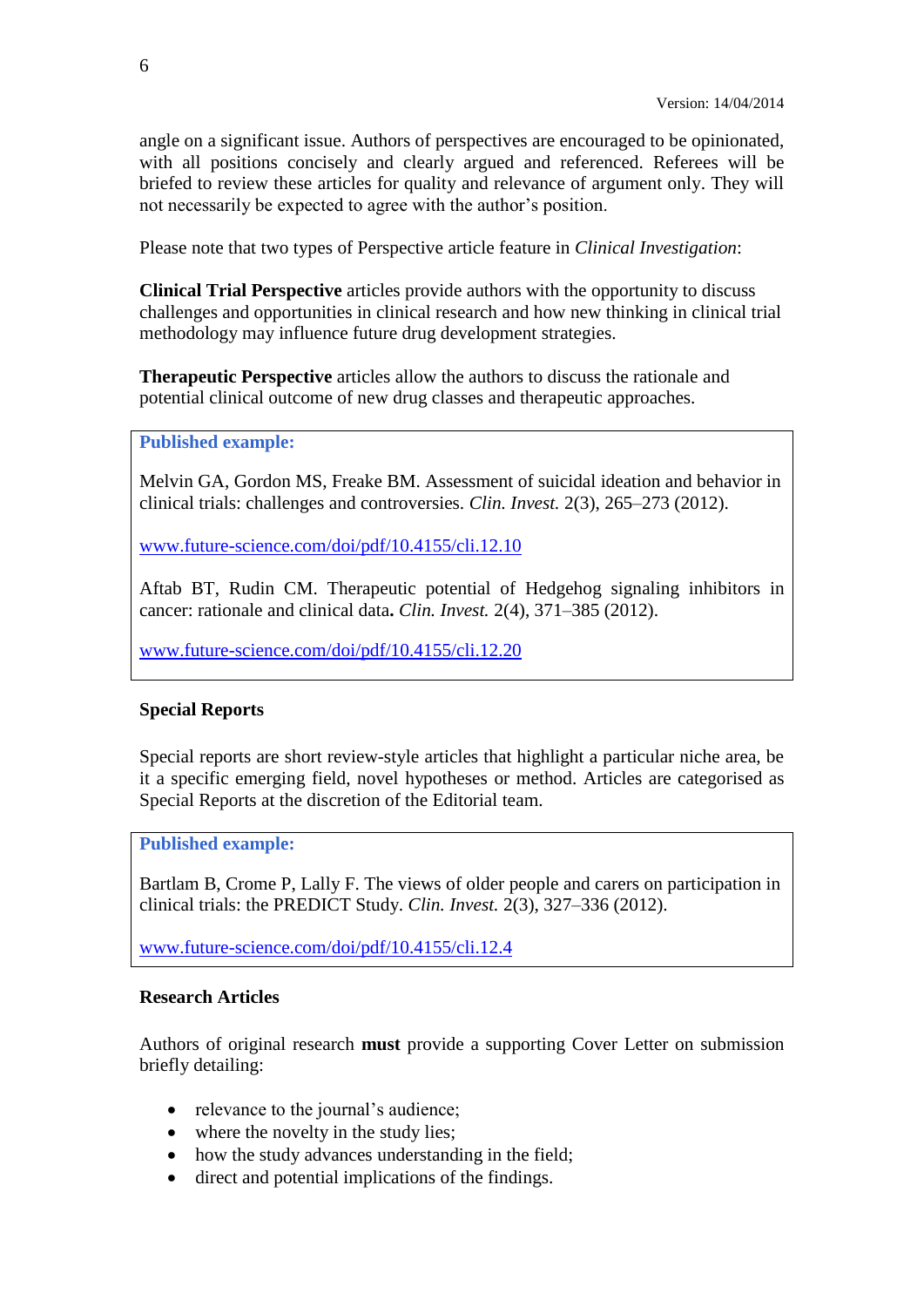### **Experimental details and data**

Only where a novel experimental procedure has been employed full details must be provided. Details of routine or previously reported experimental procedures should be provided via references only.

Experimental procedures and/or data running to more than two Word document pages should be placed in a supplementary information file.

**Published example:**

Hennekens CH, Hetzel S, Pfeffer M *et al.* Low-dose enteric-coated aspirin does not inhibit thromboxane B2 and prostaglandin E2: data-derived hypothesis formulation. *Clin. Invest.* 2(7), 747–752 (2012).

[www.future-science.com/doi/pdf/10.4155/cli.12.56](http://www.future-science.com/doi/pdf/10.4155/cli.12.56)

The journal publishes **three** categories of research article:

### <span id="page-6-0"></span>**Research Article**

Research articles should present novel work that makes a significant impact within the scope of the journal, and which represents an important advancement in knowledge or understanding. Routine or incremental work is not suitable for full research papers. Research should be reported succinctly; the inclusion of detailed background discussion is to be avoided. Supporting data or further experimental details can be submitted as Supplementary Information. If requested by the Editor or reviewers, authors should be able to provide additional relevant original data underpinning their research.

### <span id="page-6-1"></span>**Preliminary Communications**

Preliminary communication articles are intended for short reports of studies that present promising improvements or developments on existing areas of research. The significance and potential implications of the developments must be explicit.

### <span id="page-6-2"></span>**Methodologies**

<span id="page-6-3"></span>Methodology articles should provide a clinical trial protocol for proposed or ongoing Phase I–IV clinical research. The protocol should describe both study design and rationale, indicating the importance of such research.

### **Letters to the Editor**

Readers may submit Letters to the Editor, commenting on an article published in the journal. Where appropriate, Letters to the Editor will be sent to the author of the original article, who will have 28 days to provide a response for publication.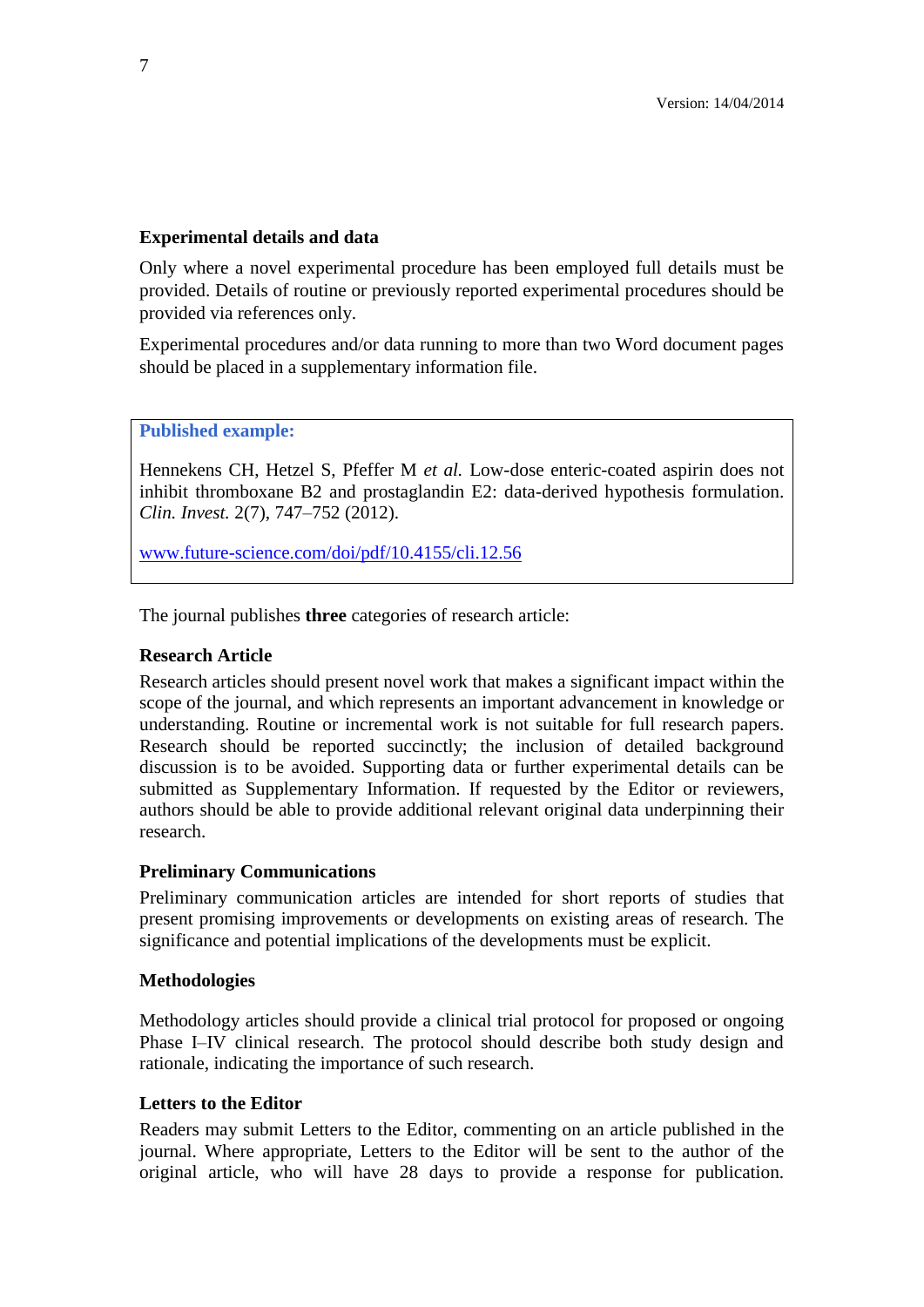<span id="page-7-0"></span>Acceptance of Letters to the Editor for publication is at the discretion of the Editor and Editorial Board.

### **Article sections**

The following list provides notes on the key article sections; authors should consult the '**At-a-glance article formatting checklist'** to determine which sections are required for their submission.

**Title:** Concisely and clearly conveys the scope/novelty of the article; not more than 120 characters.

**Author(s) names and affiliations:** Including full name, postal address, phone and fax numbers, and e-mail address.

**Abstract:** Not more than 120 words; no references should be cited in the abstract. The abstract should highlight the importance of the field under discussion within the journal's scope, and clearly define the parameters of the article.

For all **Research Articles only**, the abstract must be structured into three sections:

- o Background: Brief overview of the context, purpose and novelty of the study. Trial registration details should be provided, where appropriate;
- o Results/Methods (for **Research Articles** and **Preliminary Communications only**): a summary of the clinical trial protocol and key findings; detailed discussion of data analysis should be submitted as supplementary information;
- o Methods (for **Methodologies only**): A succinct summary of the clinical trial protocol;
- o Summary: A summary of the main conclusions of the study and any clinical implications.

**Author photographs:** Required for **Editorials** and **Opinion** articles only. The corresponding author plus **one** other author, if desired, can provide a suitable highresolution head shot for inclusion.

**Key words:** Required for**;** a selection of 5-10 words that encapsulate the scope of the article.

**Body of the article:** The article content should be arranged under relevant headings and subheadings to assist the reader.

**Future perspective:** A speculative viewpoint on how the field will evolve in 5–10 years' time.

<span id="page-7-1"></span>**Executive summary:** Bulleted summary points that illustrate the main conclusions made throughout the article.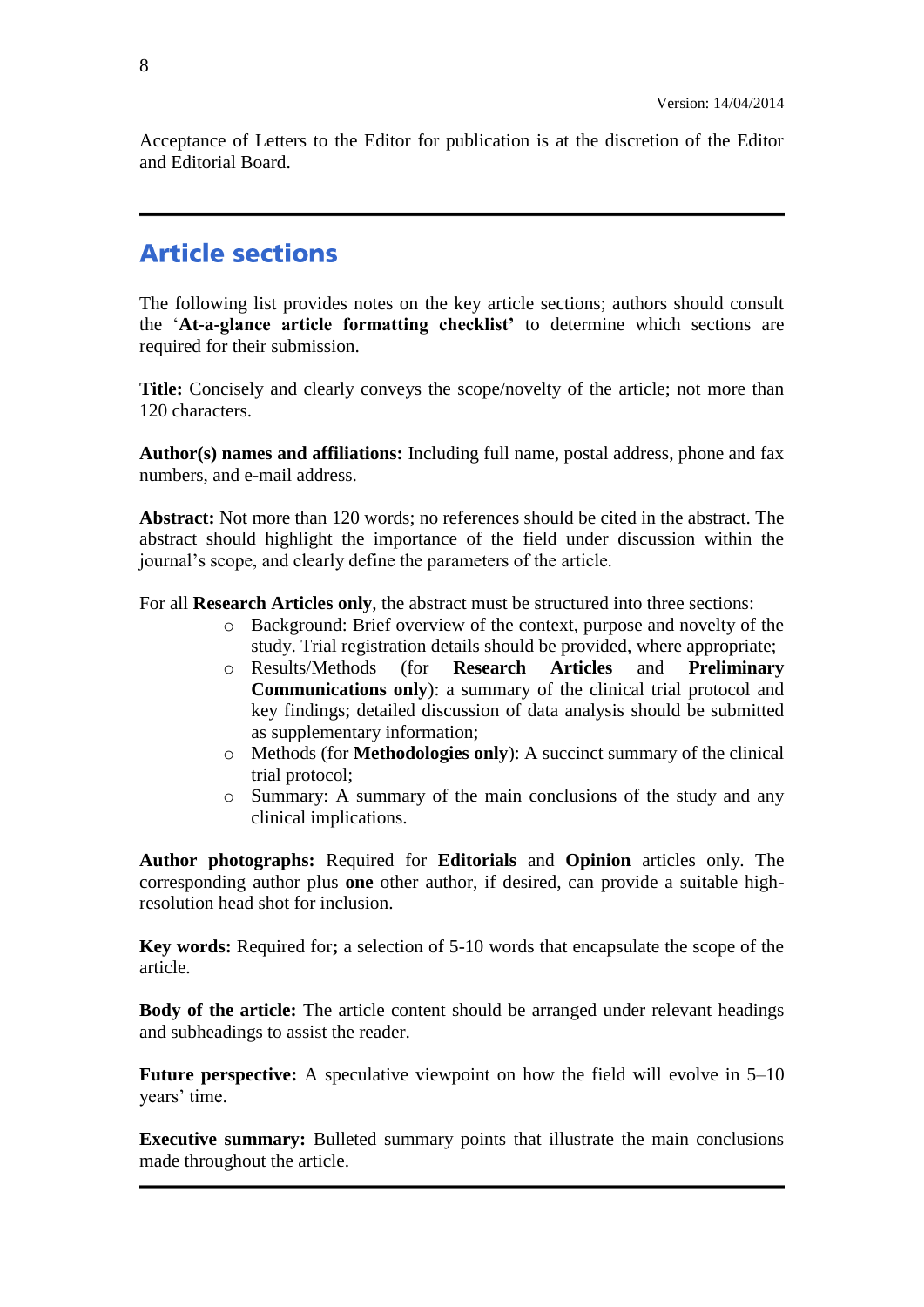### **Figures, tables and boxes**

The use of figures and diagrams is encouraged wherever relevant. The author should include illustrations and tables to condense and illustrate the information they wish to convey. Commentary that augments an article and could be viewed as 'stand-alone' should be included in a separate box. All figures, tables and boxes should be submitted in an editable format.

Figures, tables and boxes should be numbered consecutively according to the order in which they have been first cited in the text. All abbreviations used within them should be defined in the legend.

If any of the figures or tables used in the manuscript requires **permission** from the original publisher, it is the author's responsibility to obtain this. More details on obtaining permissions can be found in the **copyright section** below.

### <span id="page-8-0"></span>**Supplementary information**

Tables, figures and boxes larger than one A4 page will be included as online-only supplementary information. At the Editor's discretion data or experimental details can also be included.

### <span id="page-8-1"></span>**References**

- o Authors should focus on recent papers; those older than 5 years should not be included except for an over-riding purpose.
- o Primary literature references, and any patents or websites, should be numerically listed in the reference section in the order that they occur in the text, using Arabic numerals placed in square brackets, e.g., [12].
- o Any references that are cited in figures, tables or boxes that do not appear in the text should also be numerically listed in the reference section in the order that they occur in the text.

### **Reference formatting**

All references should be formatted according to the house style given in the below examples:

#### **Journals**

Aftab BT, Rudin CM. Therapeutic potential of Hedgehog signaling inhibitors in cancer: rationale and clinical data**.** *Clin. Invest.* 2(4), 371–385 (2012).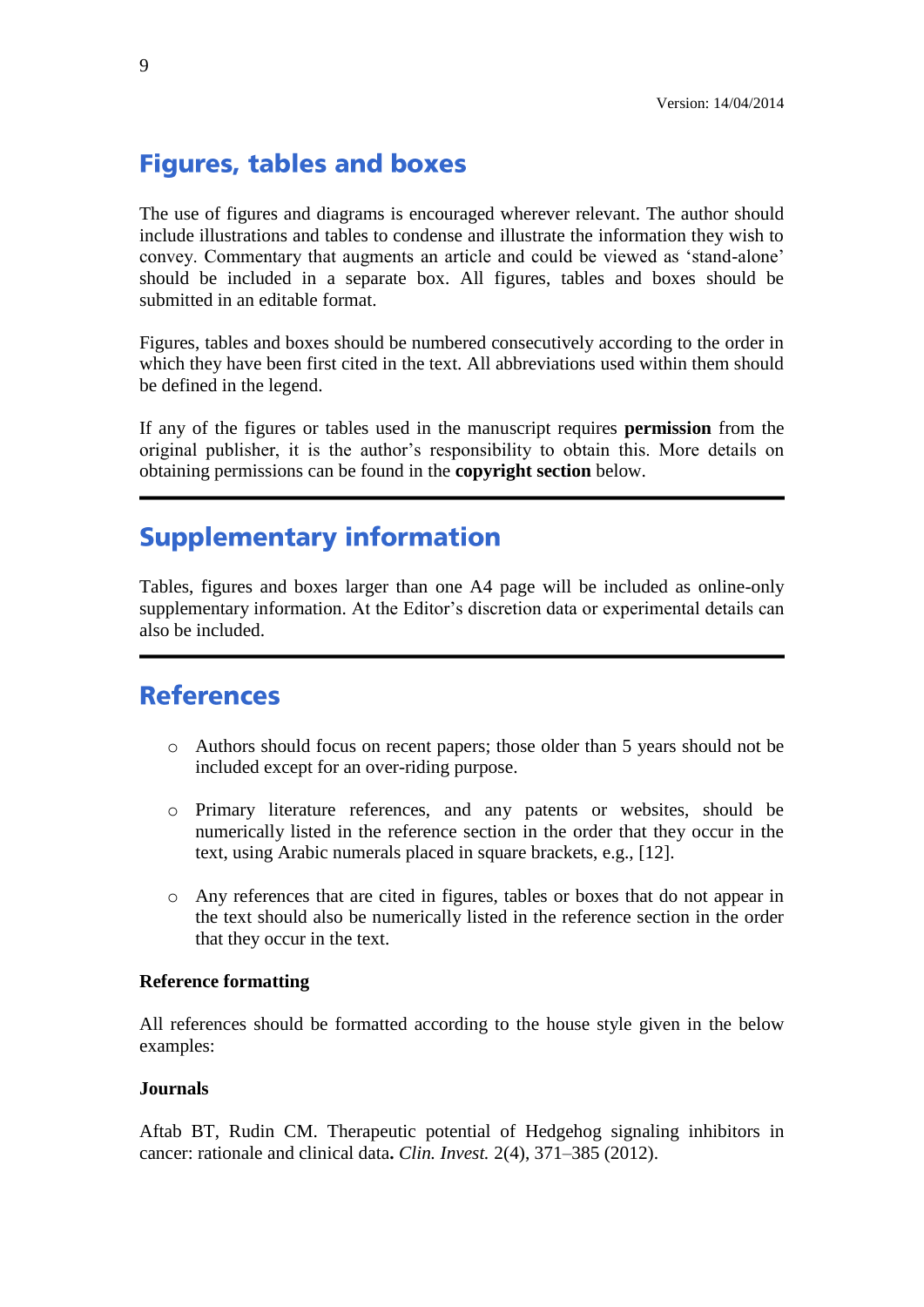### **Journal supplements**

Hauser RA, Freeman TB, Snow BJ *et al.* Long-term evaluation of bilateral fetal nigral transplantation in Parkinson disease. *Arch. Neurol.* 56(Suppl. 1), 179–187 (1999).

#### **Books**

De Groat WC, Booth AM, Yoshimura N. Neurophysiology of micturition and its modification in animal models of human disease. In: *The Autonomic Nervous System (Volume 6)*. Andrews WR (Ed.), Harwood Academic Publishers, London, UK, 227– 289 (1993).

#### **Meeting abstracts**

Smith AB, Jones CD. Recent progress in the pharmacotherapy of diseases of the lower urinary tract. Presented at: *13th International Symposium on Medicinal Chemistry.* Atlanta, GA, USA, 28 November–2 December 1994.

#### **Patents**

Pfiser Global R&D: US5623352 (2012). Cook N: US5623463 (2011).

Please use the following formats for patent numbers issued by the World, US and European patent offices, respectively: WO1234567, US1234567, EP-123456-A.

#### **Reference annotations**

Authors can highlight 6–8 references that are of particular significance to the subject under discussion as "\* of interest" or "\*\* of considerable interest", and provide a brief (1–2 line) synopsis.

#### Example:

- 59 Asante-Appiah E, Patel S, Desponts C et al. Conformation-assisted inhibition of protein-tyrosine phosphatase-1B elicits inhibitor selectivity over T-cell proteintyrosine phosphatase. J. Biol. Chem. 281(12), 8010-8015 (2006).
- Reveals a new strategy for achieving PTP1B selectivity over TCPTP.

### <span id="page-9-0"></span>**Reference Manager style**

1. Download the Future Science Reference Manager Style [here.](http://www.future-science.com/userimages/ContentEditor/1308649968656/FutureScience.os)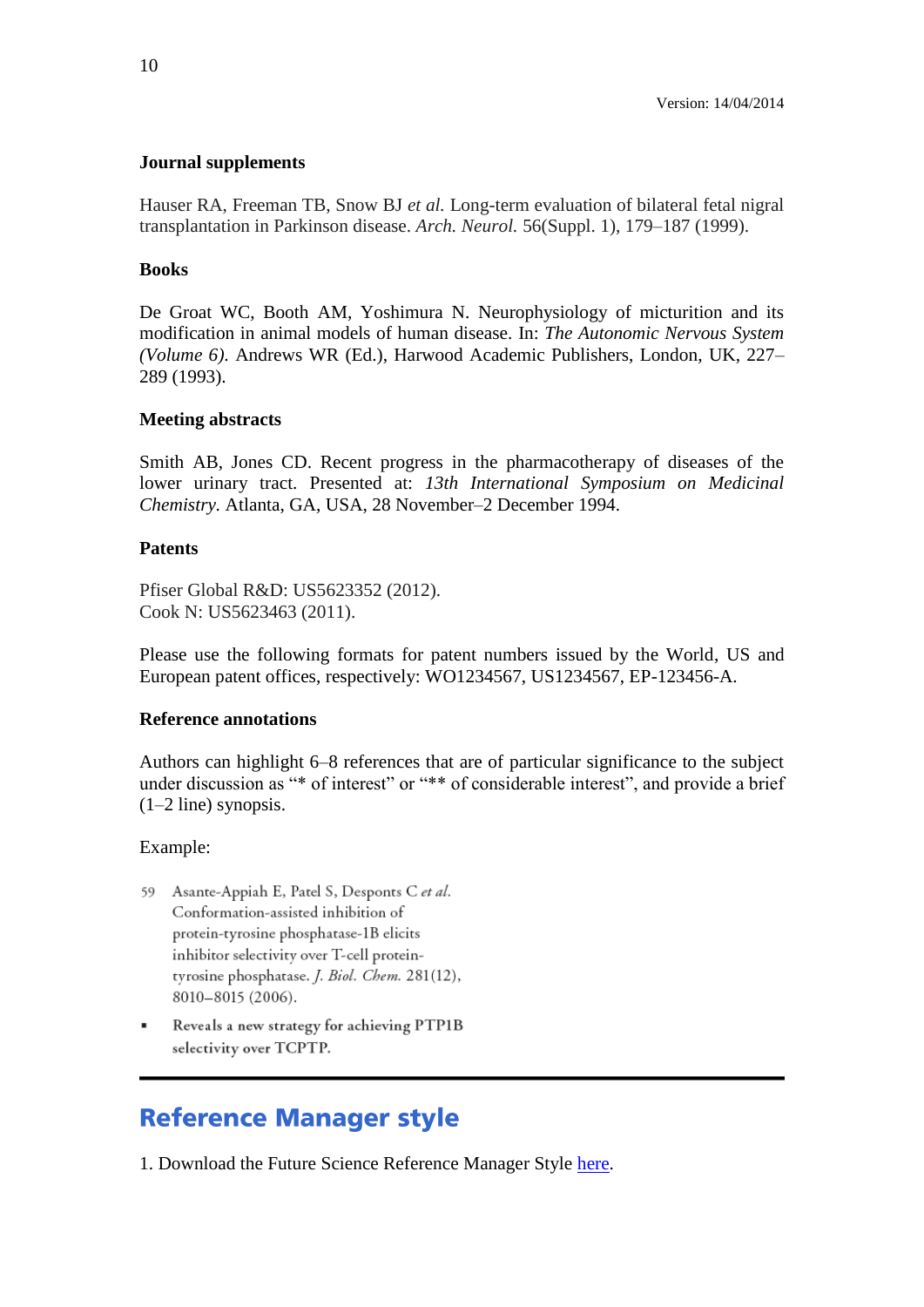2. Once the file is downloaded to your desktop, copy the file to the appropriate folder in your program directory (usually located in C:\Program Files\Reference Manager\Styles).

### **EndNote style**

Follow the instructions that are appropriate for your version of EndNote as listed below:

### **Installing the style into EndNote X2 and later versions**

1. Download the Future Science EndNote style for references [here](http://www.future-science.com/userimages/ContentEditor/1308649963157/FutureScience.ens) (compatible with Mac EndNote 9).

2. In Windows, or using your Macintosh Finder, browse to the location where you downloaded the style. Double-click on the style file to open it. It should open in the EndNote program.

3. In EndNote, go to the "File Menu" and choose "Save as."

4. Remove the word "copy" from the end of your style's name, and then click the Save button.

5. Click on the "File Menu" and choose "Close Style."

### **Installing the style into EndNote 8, 9, X, or X1**

1. Download the Future Science EndNote style for references [here](http://www.future-science.com/userimages/ContentEditor/1308649963157/FutureScience.ens) (compatible with Mac EndNote 9).

2. Using Windows, or using your Macintosh Finder, browse to the location where you downloaded the style. Right-click on the style file and select Copy.

3. Browse to your Endnote Styles folder. This will typically be in following location: Windows: C:\Program Files\EndNote #\Styles (Where # is the version number for EndNote)Mac OS: Applications\EndNote #\Styles (Where # is the version number for EndNote)Note: If you modify the EndNote preferences, you can set this to another location. To check this setting, go to the "Edit" menu or EndNote menu on the Mac and select "Preferences." Click on the Folder Locations option to see the custom Style folder location and modify as needed. Keep in mind that the default location for the Styles folder may cause problems when trying to save or edit in Windows Vista and 7 with versions prior to EndNote X2. Please see this article for more information on this issue.

4. Right-click in this folder and choose Paste. Your style should now be installed in the EndNote program.

If you require further assistance or have any questions, please contact the Editor.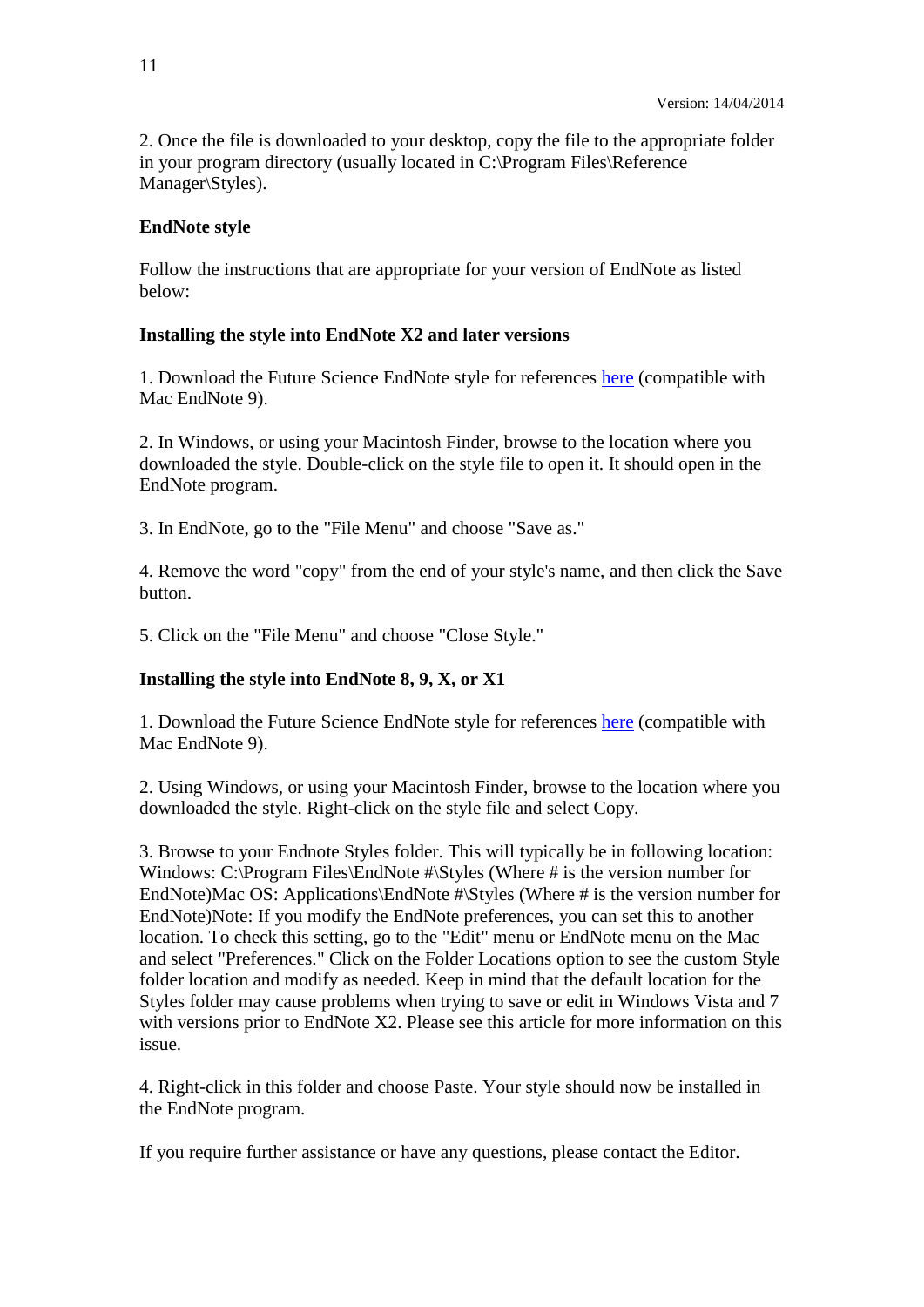### <span id="page-11-0"></span>**Chemical and biological structures**

Authors should submit chemical structures in ISISDraw or Chemdraw formats. Please use the following conventions:

- Always indicate stereochemistry where necessary use the wedge and hash bond convention for chiral centers and mark cis/trans bonds as such;
- Draw small peptides (up to five amino acids) in full; use amino acid abbreviations (Gly, Val, Leu, etc.) for larger peptides;
- Refer to each structure with a number in the text.

### <span id="page-11-1"></span>**Displaying 3D structures in online version of** article

The journal website has functionality to support the Jmol viewer for the display of dynamic, 3D chemical and biological structures. We encourage authors to submit their relevant figures in any of the file formats supported by Jmol - including as MOL and CIF - to take advantage of this on-line functionality. More information on Jmol and the files supported by it, can be found here: <http://jmol.sourceforge.net/>

A published example can be viewed here: [http://www.future](http://www.future-science.com/doi/suppl/10.4155/fmc.10.282/suppl_file/figure6.htm)[science.com/doi/suppl/10.4155/fmc.10.282/suppl\\_file/figure6.htm](http://www.future-science.com/doi/suppl/10.4155/fmc.10.282/suppl_file/figure6.htm)

For more guidance, please contact the Editor.

## <span id="page-11-2"></span>**Copyright**

If a figure or table has been published previously (even if you were the author), acknowledge the original source and submit written permission from the copyright holder to reproduce the material where necessary.

As the author of your manuscript, you are responsible for obtaining permissions to use material owned by others. Since the permission-seeking process can be remarkably time-consuming, it is wise to begin writing for permission as soon as possible.

Future Science is a signatory to the STM Permissions Guidelines produced by the International Association of Scientific, Medical and Technical Publishers (http://www.stm-assoc.org/). Permission is, or in the case of an express permission requirement should be, granted free of charge by signatory organizations, with respect to a particular journal article or book being prepared for publication, to: